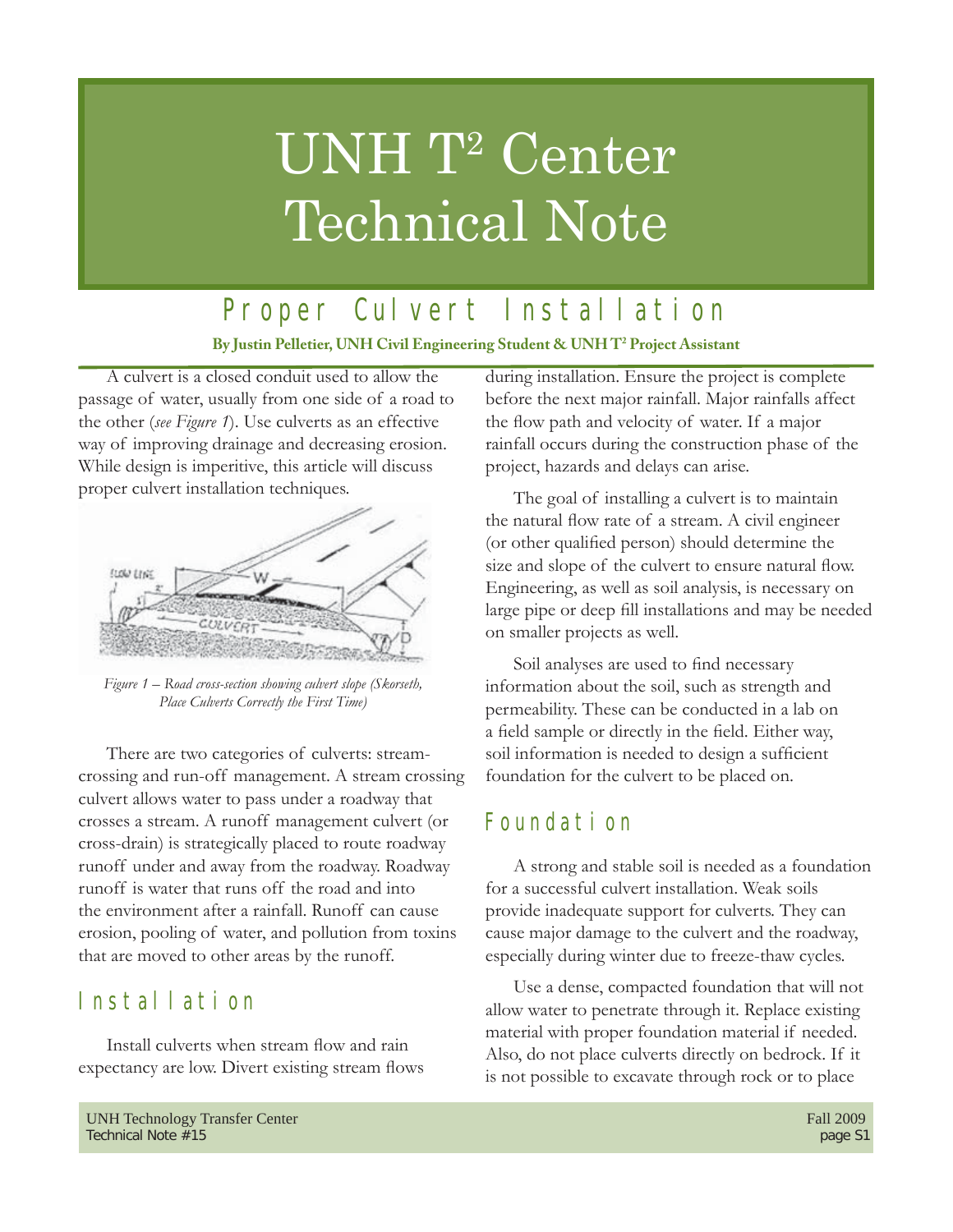desirable foundation material, then a concrete cradle must be cast to anchor the culvert to the bedrock and ensure a stable slope.

#### Excavation

Dig a trench that is about twice as wide as the diameter of the culvert. Slope the trench sides to not exceed 1½: 1 (1.5" horizontal to 1" vertical) (*see Figure 2*). This decreases the chance of a cave-in during installation. Shape and compact the bottom of the trench in an arc for the pipe to be lain.

#### SI ope

The slope of a culvert should be between  $\frac{1}{2}$  and 1" per foot. This ensures that the flow rate through the pipe is not too fast, nor too slow. If water runs through the pipe at a higher velocity than what is normal, erosion will occur at the outlet. If water runs through the pipe at a lower velocity than what is normal, pooling will occur behind the inlet of the culvert. This increases the chance of a blockage, which disturbs the surrounding natural environment.

The slope of a culvert is determined by the engineer who designed the culvert. Check the elevations of the culvert inlet and outlet to ensure the slope is correct before backfilling.

### Compaction

Ensure backfill material is free of topsoil, sod, vegetative debris, and rock bigger than 2.5". Topsoil, sod, and vegetative matter decompose and become more compact over time, which creates air voids and large rocks create inconsistent compaction throughout the fill (*See Figure 3*).



*compaction.*

Ensure consistent density throughout the fill by compacting in layers of 6" or less. Ensure every layer is the same thickness. Voids are created in the backfill by under-compacting, which causes the material to settle. Settling can cause the flow through the culvert to change, which creates drainage problems and interferes with the surrounding natural processes.

Dips, potholes, and cracks may form in the roadway above if the soil is poorly compacted. Voids also contribute to erosion around the outside circumference of the culvert. Additionally, the fill material may be washed away if large air voids exist or if there are too many of them.

Over-compaction must be avoided as well. If there is too much compaction, the soil may act as a





Fall 2009 UNH Technology Transfer Center page S2 Technical Note #15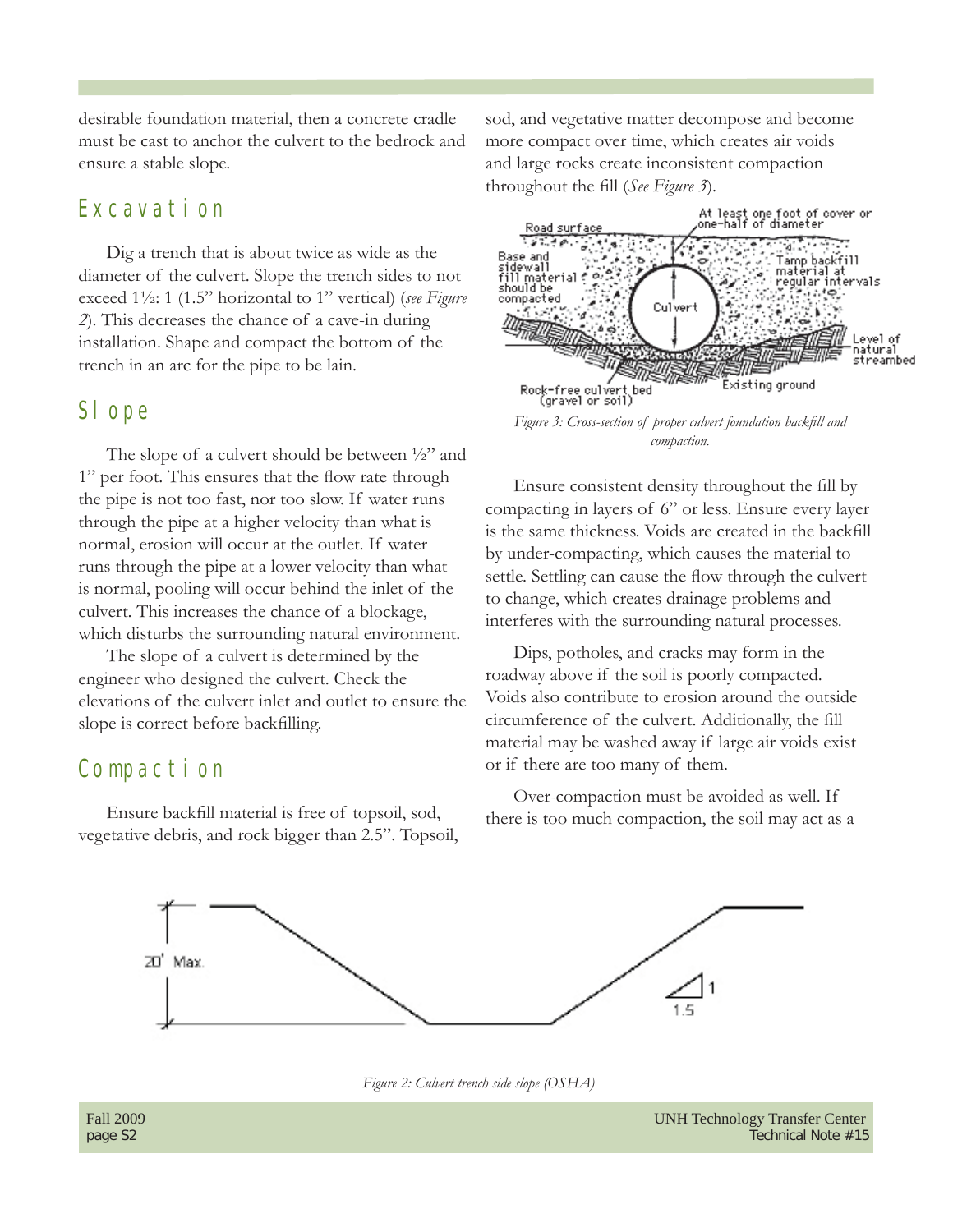wedge and lift the culvert out of place. It may also cause the culvert to bend or dent. Hand tamping is the best method for compaction for the first half of the culvert on smaller scale projects. Other compaction equipment that will get the job done faster may be more desirable once the fill reaches half way up the culvert. Using proper compaction techniques makes it possible to achieve the tight seal around the pipe that is needed to avoid erosion. Once the trench is filled and compacted, road work may begin.

### End protection

The potential for pipe end damage during severe floods is due to the velocity of water flowing through the pipe. If water can't flow fast enough through a culvert to keep up with rainfall, the water level builds up above the inlet height. This is called a "head." When there is a head above the inlet of a pipe with high water flow velocity, a vortex is formed above the inlet and very high pressure is exerted on the pipe. This pressure can be great enough to collapse the pipe, or even lift it out of place completely.

The inlet of culverts must be protected and anchored with extensions at the entrance of the pipe called head walls (or headers) to prevent this from happening. Head walls are flush with the end of the culvert and extend out perpendicularly from the pipe (*see Figure 4*). Head walls can also be used to help direct water to the inlet of the culvert by using "wing walls." Wing walls extend off the head wall at a given



*Figure 4: Typical Headwall*

*Figure 5: Header with Wing Walls*

angle (*see Figure 5*). Headers may be made of poured concrete, bagged concrete, concrete blocks, bricks, logs, cut wood, or even shaped loose rock riprap.

The outlet of the pipe may need modification to protect it from erosion in some cases as well. Outlet structures should be installed at the outlet where scour and erosion are likely to occur from high exit velocity due to steep culvert installation, near proximity to ditch banks, drops at the end of the culvert, or other situations of high velocity at the outlet. These structures are used to reduce and control energy from ditch or culvert discharge, and release the discharge downstream under controlled, stable conditions.

One common type of outlet structure is called a plunge basin. Plunge basins are designed to be filled with water during run-off events. This pooled water dissipates the energy of the flowing water discharged by the culvert. There are two types of plunge basins: depressed type (*see figure 6*) and weir-formed (*see figure 7*).

Depressed type plunge basins are constructed by making a depression below the outlet channel elevation which allows for the water to pool. Weirformed plunge basins are made by keeping the basin bottom at the original channel elevation and constructing a weir across the outlet channel. The plunge basin is wider than the outlet channel by design and tapers to fit the existing channel at the basin exit point. End protection structures require the design services of a professional engineer.